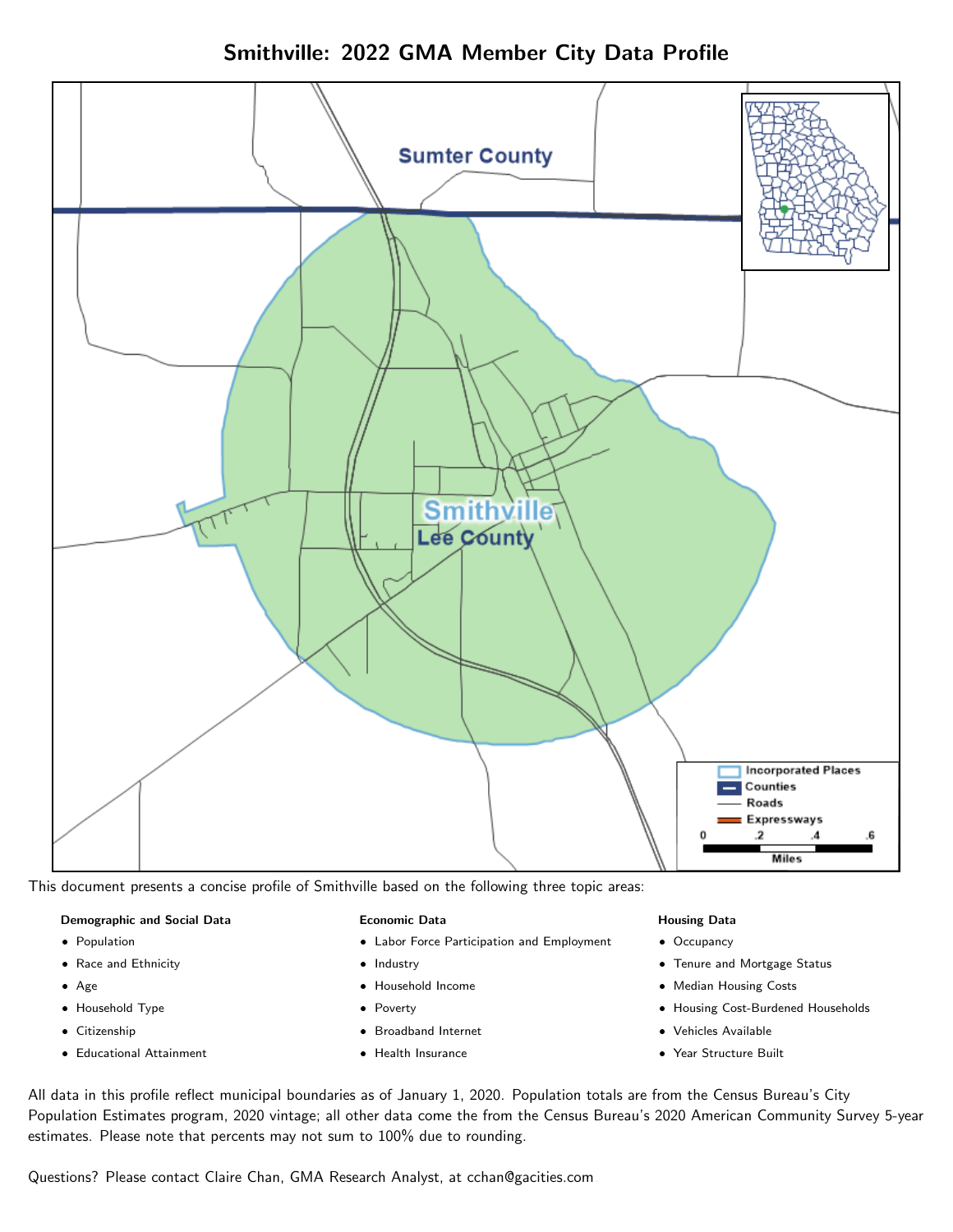# Smithville: Demographic and Social





## **Citizenship**

| Native Born<br>100% |  |
|---------------------|--|

Race and Ethnicity



Source: U.S. Census Bureau, City Population Estimates, 2020 vintage Source: American Community Survey, 2020 5-year estimates, table B03002



Source: American Community Survey, 2020 5-year estimates, table B01001 Source: American Community Survey, 2020 5-year estimates, table B11001

### Educational Attainment



Source: American Community Survey, 2020 5-year estimates, table B05002 Source: American Community Survey, 2020 5-year estimates, table B15002

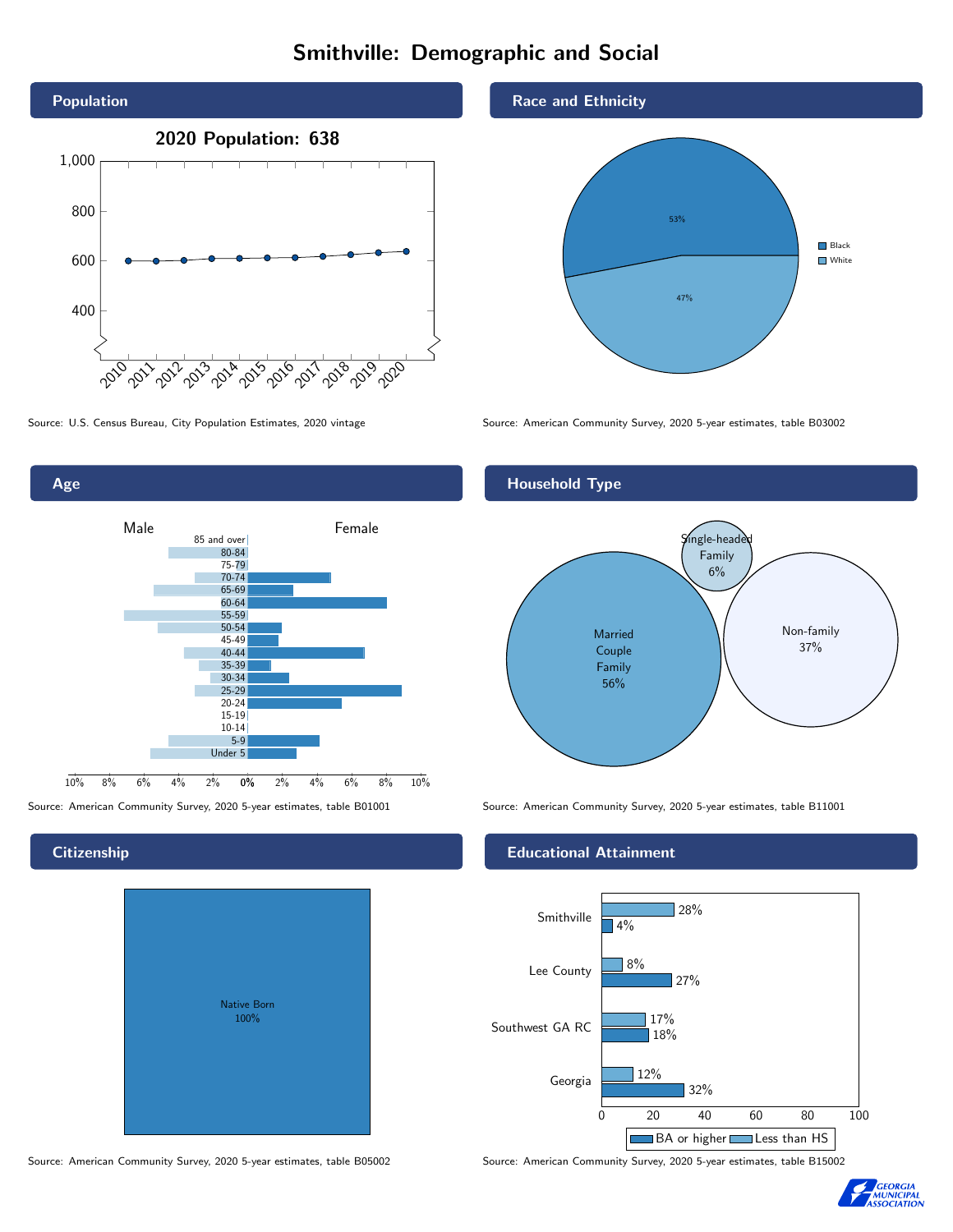# Smithville: Economic





Source: American Community Survey, 2020 5-year estimates, table B23001 Note: Unemployment rate is based upon the civilian labor force.

# Industry

| Agriculture, forestry, fishing and hunting, and mining      |       |
|-------------------------------------------------------------|-------|
| Construction                                                | 19%   |
| Manufacturing                                               | $2\%$ |
| <b>Wholesale Trade</b>                                      | $0\%$ |
| Retail Trade                                                | 3%    |
| Transportation and warehousing, and utilities               |       |
| Information                                                 | $0\%$ |
| Finance and insurance, real estate, rental, leasing         |       |
| Professional, scientific, mgt, administrative, waste mgt    |       |
| Educational services, and health care and social assistance |       |
| Arts, entertainment, recreation, accommodation, food        | $0\%$ |
| service                                                     |       |
| Other services, except public administration                |       |
| Public administration                                       |       |

Source: American Community Survey, 2020 5-year estimates, table C24030



Source: American Community Survey, 2020 5-year estimates, tables B19013 and B19025 Source: American Community Survey, 2020 5-year estimates, table B17010



Poverty



# **Health Insurance**



Source: American Community Survey, 2020 5-year estimates, table B28002 Source: American Community Survey, 2020 5-year estimates, table B18135